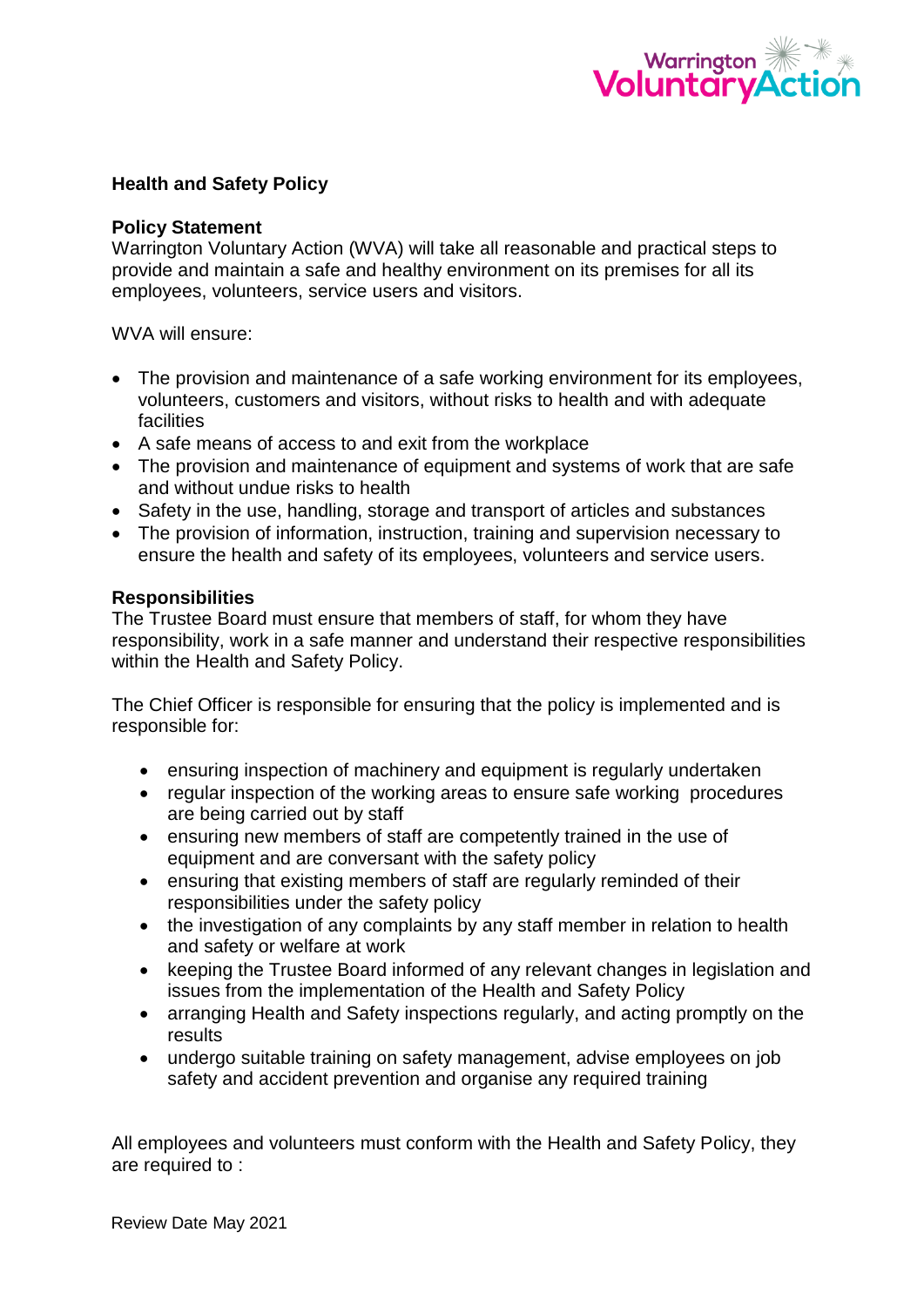

- Complete a health and safety check list at start of employment or volunteering.
- co-operate on health and safety matters
- not interfere with anything provided to safeguard their health and safety
- take reasonable care of their own health and safety and that of other people who may be affected by their acts or omissions at work
- familiarise themselves and comply with the charity's procedures on health and safety
- work to the highest possible standards of safety with regard to customers
- report all health and safety concerns to the Office Manager or Chief Officer.
- report all accidents or injury that are caused by the working environment are reported to the Office Manager or Chief Officer.
- report to the Office Manager or Chief Officer if they are unsure how to perform a task safely, believe it would be dangerous to perform a specific job or use specific equipment

A breach of the Health and Safety policy or procedures could result in disciplinary action being taken.

# **Reporting**

The initial responsibility for dealing with accidents and emergencies will lie with the Chief Officer. S/he can delegate where appropriate to an appointed person. The responsibilities of the appointed person will be:

- $\bullet$  to administer where possible any emergency treatment of casualties
- ensure an ambulance or doctor is called when appropriate
- ensure the first aid box is clearly identified and readily accessible
- ◆ record all incidents
- inform the Trustee Board of any reportable occurrences as soon as possible

The Chief Officer has responsibility for meeting the requirements of the Reporting of Injuries, Diseases and Dangerous Occurrences Regulations 1985 and reporting such incidents to the Health and Safety Executive.

# **Monitoring health and safety**

Responsibility for carrying out regular Health and Safety inspections will be the Chief Officer, S/he can delegate this role to ensure the safety changes are carried out. The Chief Officer should report findings of the inspections to the Board of Trustees. The Chair will also do occasional health and safety spot checks.

Accidents will be investigated by the Chief Officer and the safety systems will be reviewed to try and prevent a recurrence. Sick leave will be reviewed by the Chief Officer who will investigate any work-related absences.

**Review**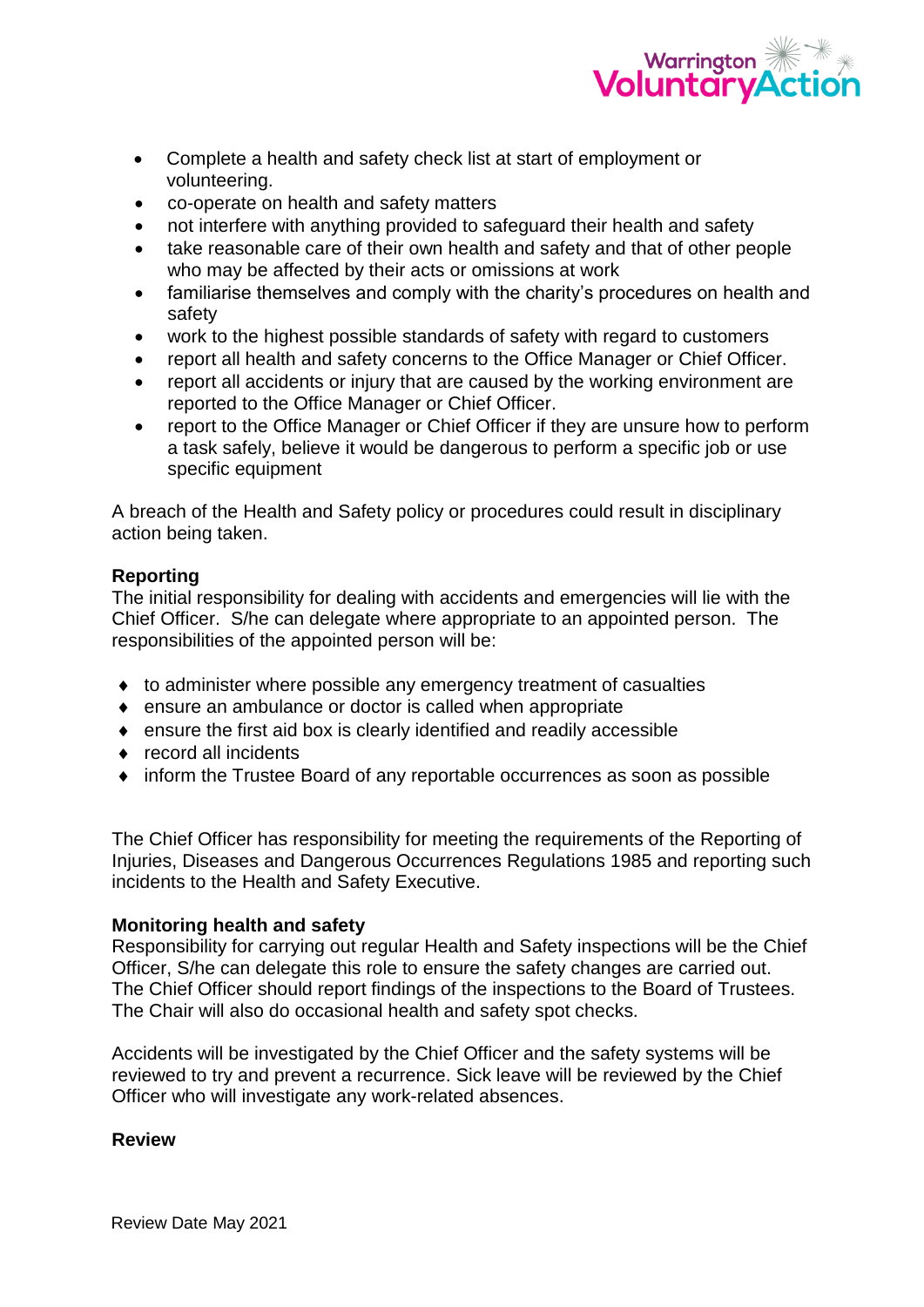

The Health and Safety policy and procedures will be reviewed every three years or when risk assessments indicate policy and procedures should be amended, whichever is the soonest.

# **Useful Contacts**

Further advice on Health and Safety can be obtained from the Health and Safety Executive on 0845 345 0055 or email [hse.infoline@connaught.plc.uk](mailto:hse.infoline@connaught.plc.uk)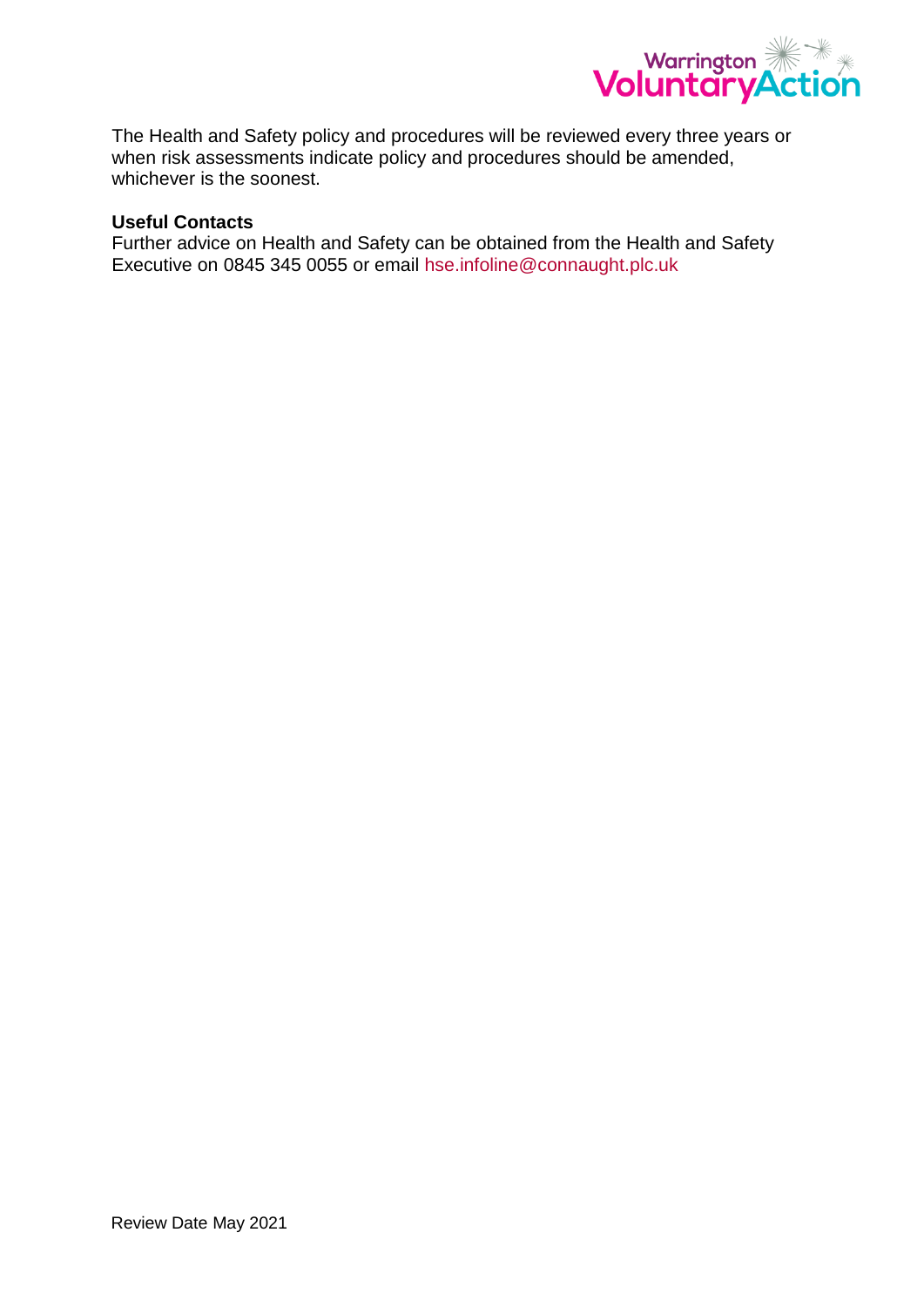

# **PROCEDURES**

### **Accidents, first aid and work-related ill-health**

First aid boxes are located on both floors of the office. All employees will be shown the location of the nearest first aid box and will be given the names of the designated first aid personnel. This information is also displayed on works notice boards.

All injuries, however small, sustained by a person at work, or visitor must be reported to the Chief Officer or in their absence an appropriate substitute and recorded in the Accident Report Book, located in the front office. All accidents will be investigated as necessary, with any required action being taken to prevent a recurrence of the problem.

The Chief Officer is responsible for reporting accidents, diseases and dangerous occurrences to the enforcing authority (see Reporting section).

### **Alcohol, Drugs or Substance misuse**

Any staff member thought to be under the influence of alcohol or drugs will be subject to a disciplinary investigation as per the disciplinary procedure.

#### **Display screen equipment**

Computer screens will be provided with anti-glare screens. All staff defined as regular users of VDU's will be offered an eye test at the expense of WVA at twoyearly intervals. (Regular indicates that the main function of the job role is at the computer). A five to ten minute break will be implemented for users after every hour of continual VDU use. Where an eye test shows that spectacles are necessary specifically for VDU work, the cost of a basic NHS pair of spectacles will be met by WVA. This provision does not apply where normal corrective appliances, glasses or contact lenses, prescribed for reading printed material will suffice.

### **Electricity**

WVA abides by the current Electricity at Work regulations. The Chief Officer will arrange for the electrical testing of all portable appliances by a suitably qualified electrician every 2 years. No untested electrical appliance will be used within their area of work.

Staff and volunteers must ensure that they use electricity in the safest possible way:

**Never** tamper with electrical equipment or electrically powered equipment,

**Do not** attempt to repair it or to remedy an electrical problem.

**Do not** overload sockets

**Do not** use taped joints to connect cables

**Do not** ignore obvious tell-tale signs such as faulty switching

**Do not** adjust, move or otherwise tamper with any electrical equipment or machinery in a manner not within the scope of their job duties

**Do not** handle electrical appliances, plugs and flexes with wet hands

**Do** switch off equipment before unplugging and cleaning

**Do** report electrical equipment to the line manager which is not working properly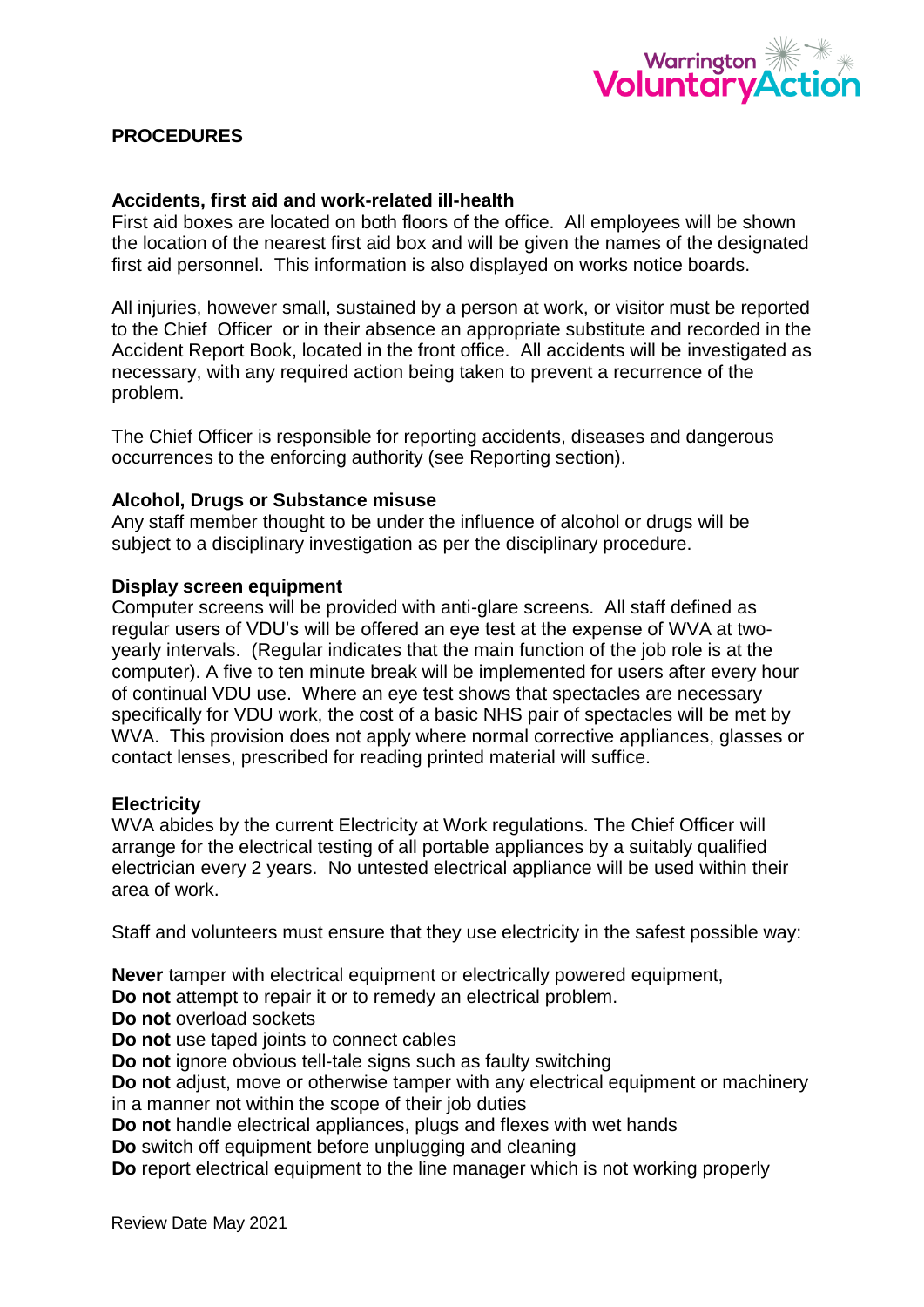

**Do** ensure they are aware of safety precautions

### **Employees at Special Risk**

WVA recognises that some workers may from time to time be at increased risk of injury or ill-health resulting from work activities. All employees must advise the Chief Officer if they become aware of any change in their personal circumstances which could result in their being at increased risk. This could include medical conditions, permanent or temporary disability, taking medication and pregnancy.

As an equal opportunities employer WVA would ensure that they make reasonable adjustments of their employment arrangements or premises in order not to place disabled people at a substantial disadvantage compared with non-disabled people.

WVA will make special arrangements for the supervision of young workers and volunteers in accordance with good practice guidelines.

#### **Equipment**

All employees will be instructed in the safe use of office equipment in their induction programme and as part of Health and Safety training. Employees should report any equipment failure to the Office Manager.

Any tools or equipment which are defective must be reported to the Office Manager. In addition, new or second-hand equipment must be checked to ensure that it meets health and safety standards before it is purchased.

No tool should be used outside of the manufacturer's guidance. Employees are prohibited from using any tool or piece of equipment for any purpose other than its intended purpose. Approved personal protective equipment must be properly used where appropriate. Persons using machine tools must not wear clothing, jewellery or long hair in such a way as might pose a risk to their own or anyone else's safety. All tools must be properly and safely stored when not in use.

### **Fire**

The Chief Officer is the named fire warden, the Office Manager is delegated in the absence of the Chief Officer.

Fire instructions are displayed at various points around the building. All employees have a duty to conduct their operations in such a way as to minimise the risk of fire and they are under a duty to report immediately any fire, smoke or potential fire hazards, such as faulty electric cable or loose connections. Employees should never attempt to repair or interfere with electrical equipment or wiring themselves.

Smoke detectors and manually operated fire alarms are located at strategic points throughout the workplace. If a smoke detector sounds or fire is discovered, it is the responsibility of any employee present to raise an alarm and evacuate the building. Fire extinguishers are also located at strategic points throughout the workplace. Employees are only expected to tackle a fire themselves if it does not pose a threat to their personal safety. If the situation is dangerous or potentially dangerous, the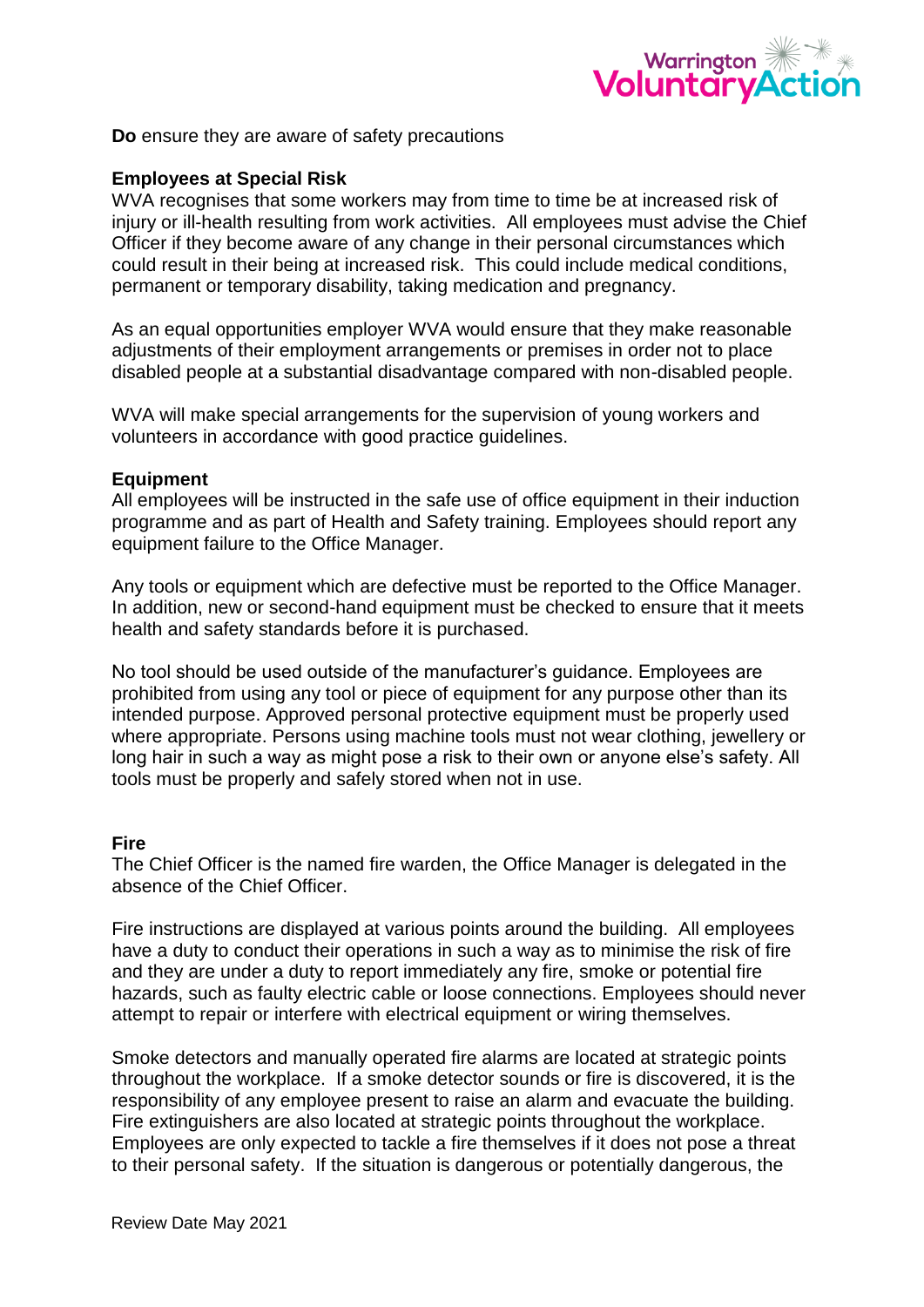

employee must raise the fire alarm and evacuate the building immediately. The assembly point is detailed on the posters in the office.

Fire doors are designed to slow the spread of fire and smoke throughout the workplace. Fire exit doors and corridors must never be locked, blocked or used as storage space. All employees must ensure they are familiar with their evacuation route and designated assembly point in case of fire. Practice fire drills are conducted on a periodical basis.

WVA is based in a serviced building that meets all fire regulations.

### **Housekeeping**

It is the responsibility of all staff and volunteers to ensure the following:

- Materials and equipment must be stored safely and tidily at all times
- Walkways and passageways and exits must be kept clear and free from obstructions at all times
- If a walkway or passageway becomes wet the floor should be wiped up immediately
- Trailing cables should not be left in any passageway

# **Infectious Diseases**

For these guidelines an infectious disease is defined as one which could be transmitted either deliberately or unknowingly to another person / persons.

- All employees or volunteers who may have contact with bodily fluids should seek guidance from their GP regarding vaccinations and should wear the appropriate protective clothing i.e. gloves / aprons / masks.
- The Chief Officer must be advised if any staff, volunteer or service user is suspected of or diagnosed as having a contagious disease which may be passed to others in everyday occurrences. The member of staff or volunteers should not come into the office until medical advice has been sought. This does not contravene our equal opportunities policies and procedures including staff declarations of HIV and Aids status.
- Once the member of staff or volunteer has sought medical advice they should inform the Chief Officer of the circumstances, who will discuss the implications with them.
- Confidentiality and dignity of the individual will be respected at all times and details of their condition will not be revealed to any third party without their agreement unless there is a significant risk to a third party
- WVA shall take appropriate care to prevent cross infection or contamination

# **Information and instruction**

The Health and Safety Law posters are displayed in the front office.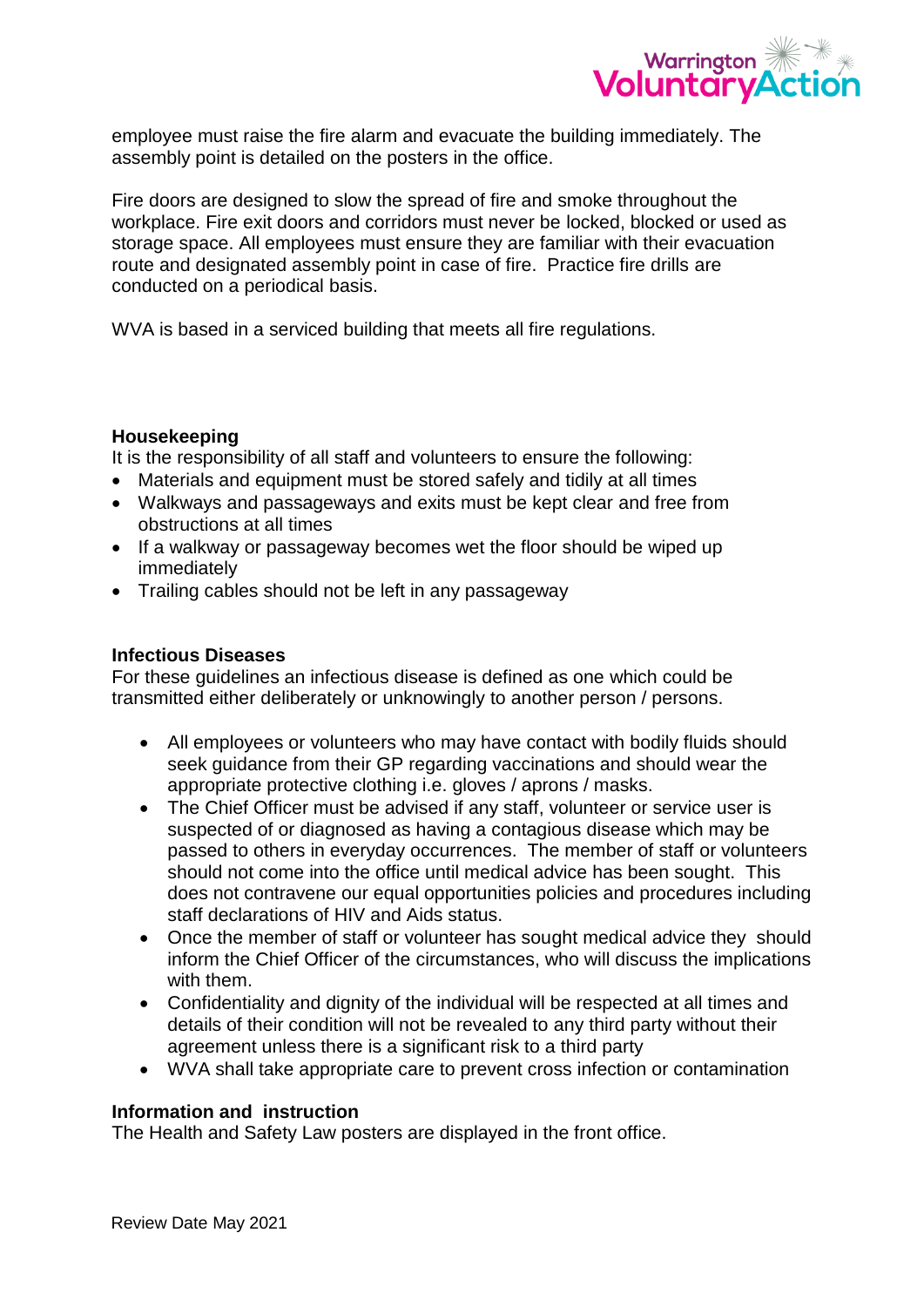

Further health and safety advice is available from the Health and Safety Executive helpline.

#### **Insurance**

The Trustee Board is responsible for insuring the activities of the organisation. Insurance certificates are displayed in the front office, reception area.

### **SECURITY OF PERSONNEL**

WVA must not be opened to the public unless at least two members of staff are present.

On no account must individual workers' home addresses or telephone numbers be disclosed to anyone outside the WVA team.

Interview rooms must be so arranged that the adviser is nearest the exit door. If at any time an adviser feels uneasy about a particular client they should inform other staff members of the situation, and ensure they can make a quick exit if necessary.

Guidelines for personal security and safety are given in the Lone Working policy.

#### **Manual Handling**

In all cases where WVA staff and volunteers have to regularly carry, lift, push or pull items as part of their duties, a risk assessment should be undertaken and recorded.

Manual handling operations which involve the risk of injury should be avoided. Employees should not attempt to lift or move a load which is too heavy to manage comfortably. Employees should ask for assistance if there is any danger of strain.

Employees should not attempt to obtain items from shelves which are beyond their reach. A ladder or stepping stool should be used as long as the staff member has been instructed how to use this safely. Employees should not use chairs or any makeshift device for climbing and should never climb up the shelves themselves.

#### **Mobile phones**

The use of mobile phones, with or without a hands-free adaptor, is prohibited whilst driving on WVA business. The use of a mobile phone whilst driving is not only an illegal offence but will also be seen as a disciplinary offence.

### **Risk assessments**

It is a requirement of the Management of Health and Safety at Work Regulations 1999 that WVA undertakes and records risk assessments. Risk assessments will be undertaken by the Office Manager for the office premises and by individual Officers at the outset of their service delivery and where new activities are introduced. Risk assessments will be reviewed on an annual basis. Where the assessor is unable to minimise the risk to an acceptable level, the findings of the risk assessment will be reported to the Chief Officer.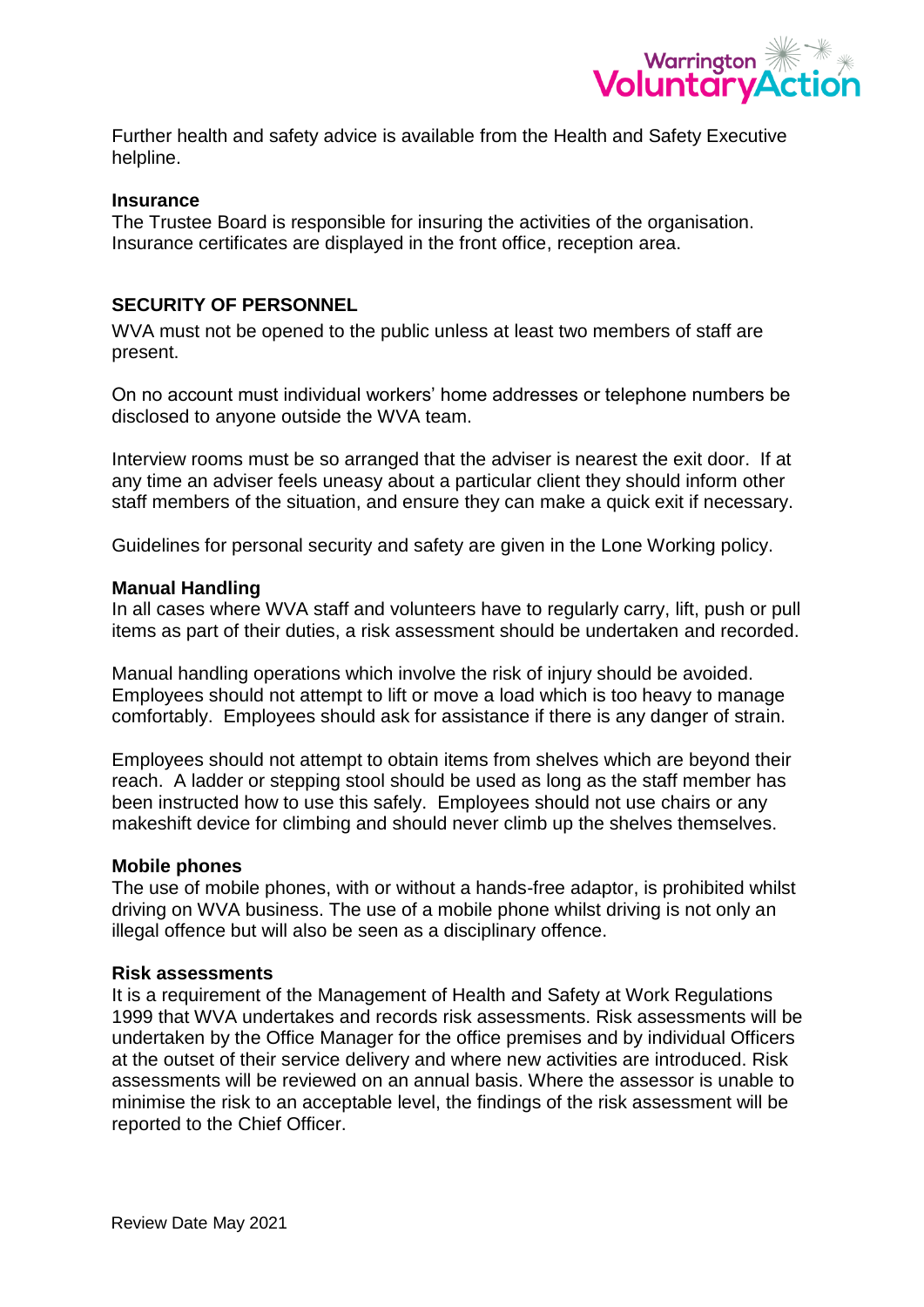

The action required to remove or control risks will be approved by the Chief Officer. Although risk assessments are undertaken prior to the activity being carried out, all staff and volunteers have a responsibility for not undertaking activity if they consider that the risks to themselves or others is significant.

# **Safe Handling of Substances**

WVA is required to carry out an assessment under the Control of Substances Hazardous to Health regulations 2002 in order to assess the workplace for risk to health from substances used on their premises.

Any hazardous substance or equipment would be kept within a locked storage.

A hazardous substance can be liquid, solid, dust powder, or gas which can damage health when it comes into contact with skin or eyes; or enters the body through the skin; or is breathed in, swallowed or even transferred to the mouth via contaminated hands.

In order to comply with CoSHH regulations WVA are required to take the following steps:-

- Identify the hazardous substance present. Consider the risks they present to people's health if the risk is significant.
- Decide who might be harmed or if others maybe affected indirectly.
- Evaluate the risk arising from the hazard and decide whether existing control measures are adequate or if more should be done.
- Record the findings and arrange for details to be inserted into the health and safety file and inform all staff and volunteers.

Assessments should be reviewed annually or until new guidance is given whichever is sooner.

Staff and volunteers required to use certain substances / chemicals will be required to comply with the following procedures:

- To use substances /chemicals in accordance with the manufacturer's instructions. If in doubt, they should check before use with the Office Manager.
- To use protective clothing / footwear /gloves / masks / eye protection as appropriate.
- To clean any spillage / soiling of such substances in an appropriate manner.
- To report any accidents / incidents or injuries to the Chief Officer or a designated person if the Chief Officer is absent.

# **Training**

All employees and volunteers will receive health and safety training as part of their induction on joining the organisation. Training will include instruction on the safe use of any equipment provided and other information which is relevant to their specific